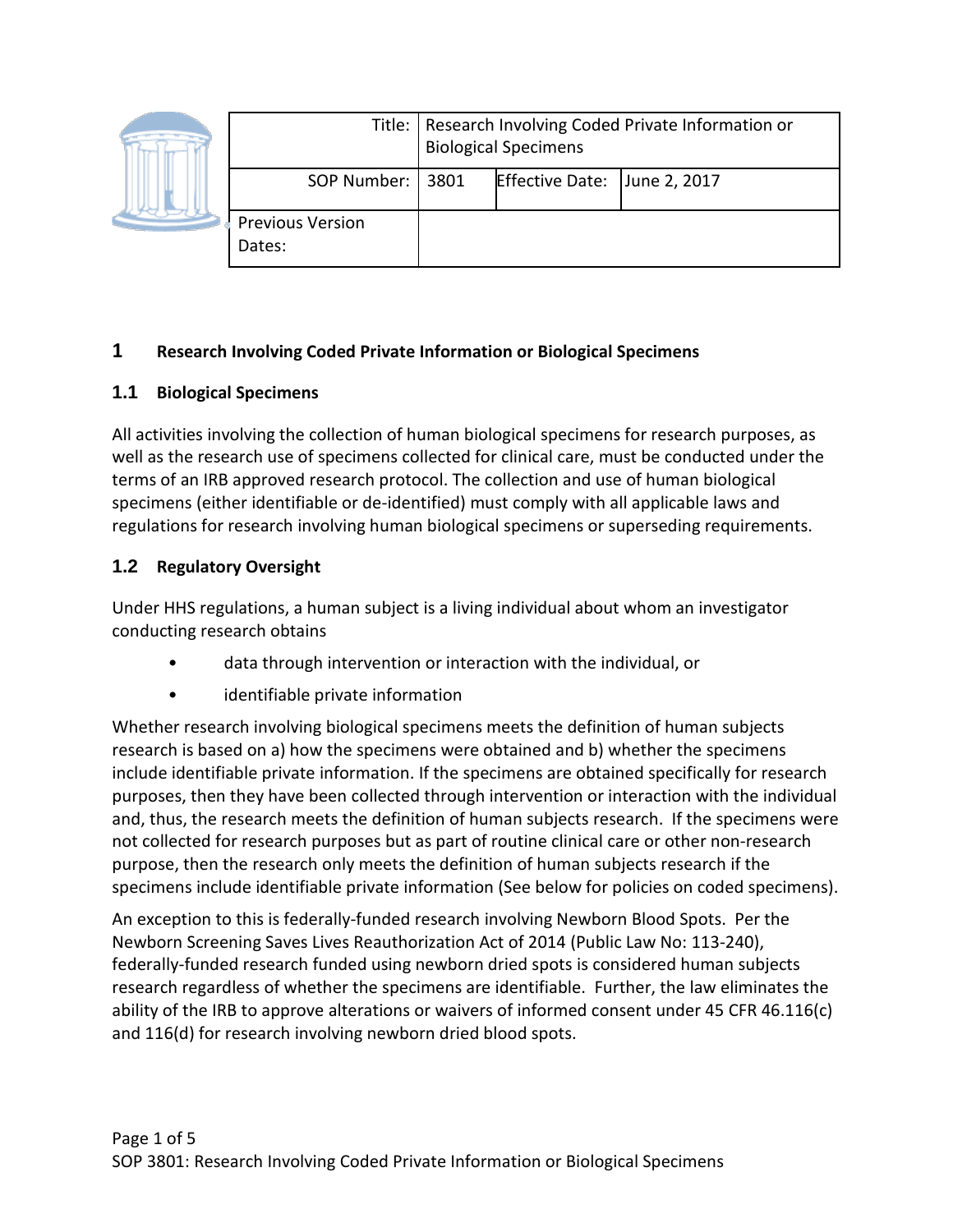### **1.3 Research use of cord blood from births at UNC Hospitals**

According to UNC Hospitals policy (February 15, 2000), any collection for research use of placental tissue, umbilical cord tissue or cord blood from births at UNC Hospitals will require written consent of the mother. Investigators seeking to acquire such specimens for research use should prepare an IRB application including a consent form. They must also notify the Department of OB/GYN, since protocols involving obstetrical patients also require review by the OB/GYN Department Research Committee and requests for cord blood may need to be prioritized. Investigators will be responsible for making arrangements for obtaining consent and collecting the specimens.

This policy is based on the following considerations:

- 1. Cord blood and placental tissue are a unique source of stem cells and other biologic materials, with great therapeutic potential. Consequently there is increasing demand.
- 2. Certain research uses of these tissues already require informed consent. In particular, the recent designation of UNC Hospitals as a collection site for an NHLBI-sponsored Cord Blood Bank for stem cell research will result in approaching most if not all mothers for permission to collect cord blood for this purpose.
- 3. Certain ethnic groups do not view the placenta and placental blood as waste, but as sacred objects. Using tissues from such persons without their consent would constitute a serious violation of their rights.

FDA regulations do not apply to biological specimens unless they are gathered as part of a clinical investigation involving human subjects or being used to test a medical device. HIPAA does not cover biological specimens but does cover protected health information (PHI) linked to the specimens.

Registries are sometimes created by a public authority (e.g., the North Carolina Central Cancer Registry was created by the North Carolina Legislature, see [North Carolina General Statute](http://www.schs.state.nc.us/SCHS/CCR/Article_7.html)  [Chapter 130A -](http://www.schs.state.nc.us/SCHS/CCR/Article_7.html) Article 7) If the research meets the definition of human subjects research, then all of the requirements of this document apply.

#### **1.4 IRB Review**

Research involving only biological specimens may be exempt under Exemption Category #4: "Research involving the collection or study of existing data, documents, records, pathological specimens, or diagnostic specimens, if these sources are publicly available or if the information is recorded by the investigator in such a manner that subjects cannot be identified, directly or through identifiers linked to the subjects." However, in order to qualify under this category, all of the specimens must exist prior to the research being submitted to the IRB. Additionally, this exemption cannot be applied to federally-funded research involving Newborn Blood Spots.

Non-exempt research only involving biological specimens may be eligible for expedited review if it is minimal risk and falls within one of the following categories: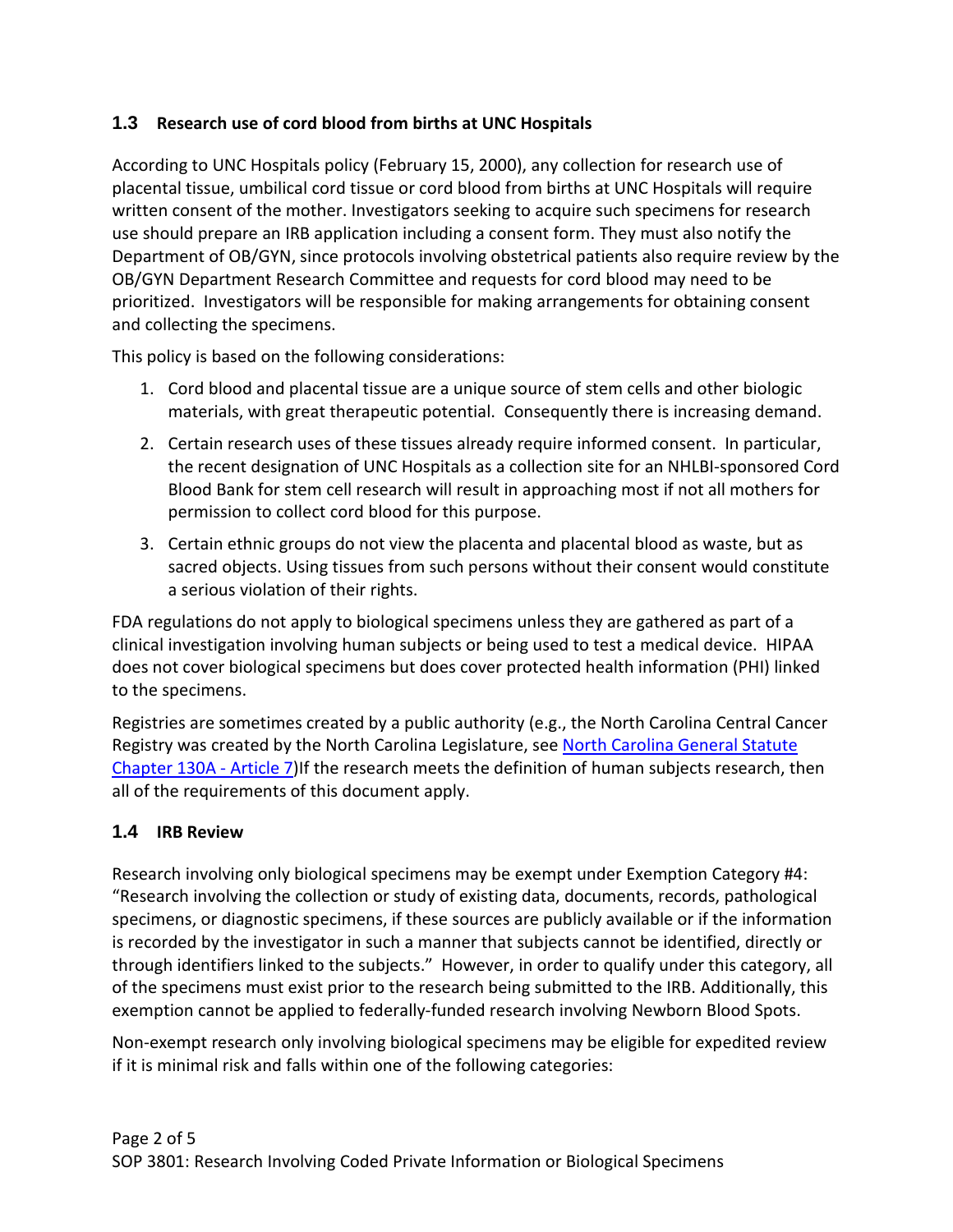- (2) Collection of blood samples by finger stick, heel stick, ear stick, or venipuncture [with restrictions]
- (3) Prospective collection of biological specimens for research purposes by noninvasive means.
- (5) Research involving materials… that have been collected, or will be collected solely for non-research purposes

All non-exempt research involving biological specimens that are not eligible for expedited review must be reviewed at a convened IRB meeting.

For all non-exempt research involving biological specimens, informed consent and documentation of consent is required unless waived by the IRB. Informed consent is required for all federally-funded research using Newborn Blood Spots.

## **1.5 Coded Human Data or Biological Specimens**

The UNC-Chapel Hill IRB policy is based on the OHRP guidance document entitled, "Guidance on Research Involving Coded Private Information or Biological Specimens" (October 16, 2008 http://www.hhs.gov/ohrp/policy/cdebiol.html). This document:

1. Provides guidance as to when research involving coded private information or specimens is or is not research involving human subjects, as defined under HHS regulations for the protection of human research subjects (45 CFR part 46).

2. Reaffirms OHRP policy that, under certain limited conditions, research involving only coded private information or specimens is not human subjects research.

3. Clarifies the distinction between (a) research involving coded private information or specimens that does not involve human subjects and (b) human subjects research that is exempt from the requirements of the HHS regulations.

4. References pertinent requirements of the HIPAA Privacy Rule that may be applicable to research involving coded private information or specimens.

Note: The FDA definition of human subjects differs from the Common Rule definition. Use of coded specimens for FDA‐regulated research such as research on In Vitro Diagnostic Devices requires assessment according to the FDA regulations and guidelines. Investigators should contact the IRB office for guidance.

For purposes of this policy, coded means that: (1) identifying information (such as name or social security number) that would enable the investigator to readily ascertain the identity of the individual to whom the private information or specimens pertain has been replaced with a number, letter, symbol, or combination thereof (i.e., the code); and (2) a key to decipher the code exists, enabling linkage of the identifying information to the private information or specimens.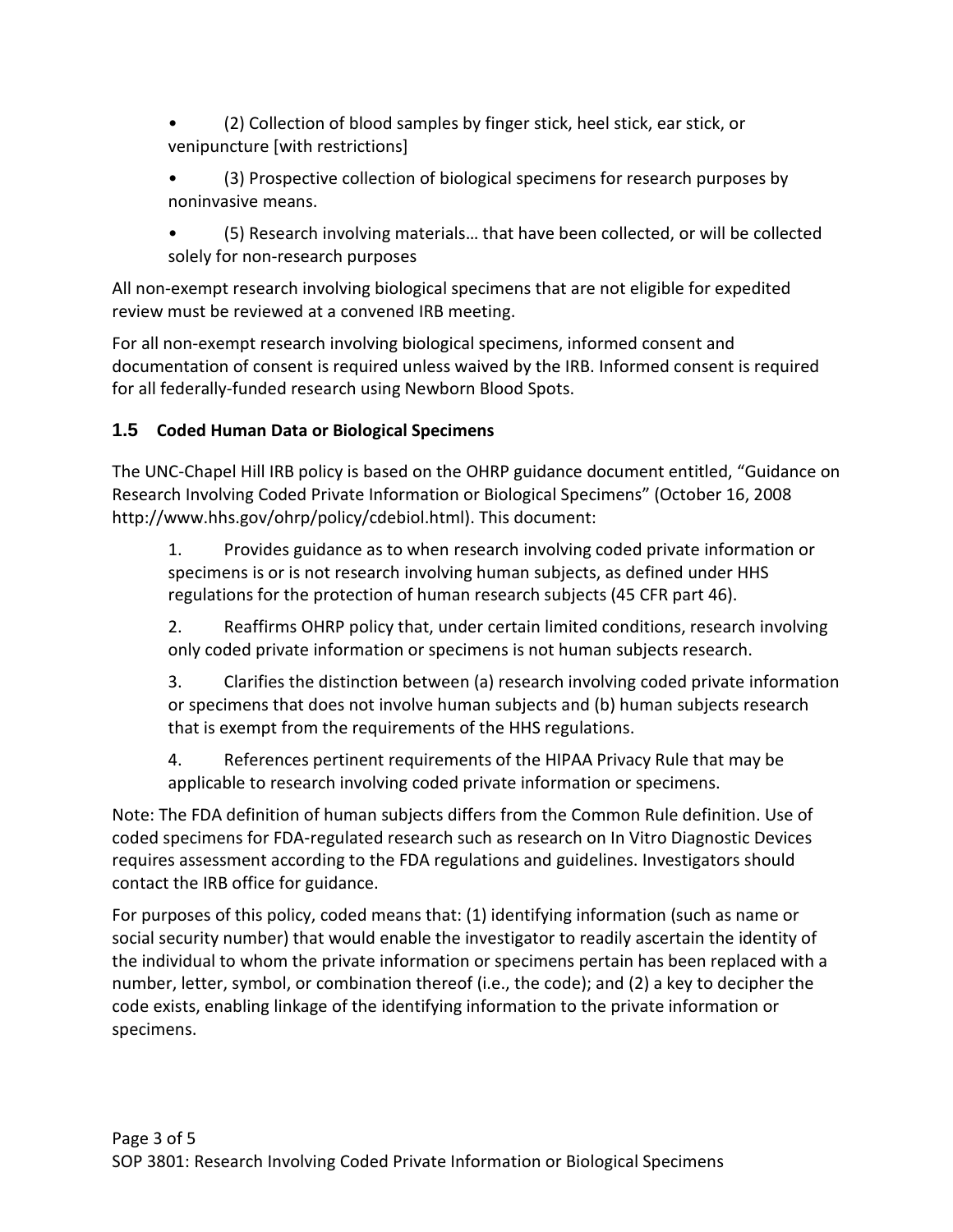### Guidance:

Obtaining identifiable private information or identifiable specimens for research purposes constitutes human subjects research. Obtaining identifiable private information or identifiable specimens includes, but is not limited to:

1. Using, studying, or analyzing for research purposes identifiable private information or identifiable specimens that have been provided to the investigator from any source; and

2. Using, studying, or analyzing for research purposes identifiable private information or identifiable specimens that were already in the possession of the investigator.

In general, private information or specimens are considered to be individually identifiable when they can be linked to specific individuals by the investigator(s) either directly or indirectly through coding systems.

Private information or specimens are not considered to be individually identifiable when they cannot be linked to specific individuals by the investigator(s) either directly or indirectly through coding systems.

Research involving only coded private information or specimens (other than federally-funded research using Newborn Blood Spots) do not involve human subjects per the Common Rule definition if both of the following conditions are met:

1. The private information or specimens were not collected specifically for the currently proposed research project through an interaction or intervention with living individuals; and

2. The investigator(s) cannot readily ascertain the identity of the individual(s) to whom the coded private information or specimens pertain because, for example:

- The investigators and the holder of the key enter into an agreement prohibiting the release of the key to the investigators under any circumstances, until the individuals are deceased (note that the HHS regulations do not require the IRB to review and approve this agreement);
- There are IRB‐approved written policies and operating procedures for a repository or data management center that prohibit the release of the key to the investigators under any circumstances, until the individuals are deceased; or
- There are other legal requirements prohibiting the release of the key to the investigators, until the individuals are deceased.

In some cases an investigator who obtains coded private information or specimens about living individuals under one of the conditions cited in 2(a)‐(c) above may (1) unexpectedly learn the identity of one or more living individuals, or (2) for previously unforeseen reasons now believe that it is important to identify the individual(s). If, as a result, the investigator knows, or may be able to readily ascertain, the identity of the individuals to whom the previously obtained private